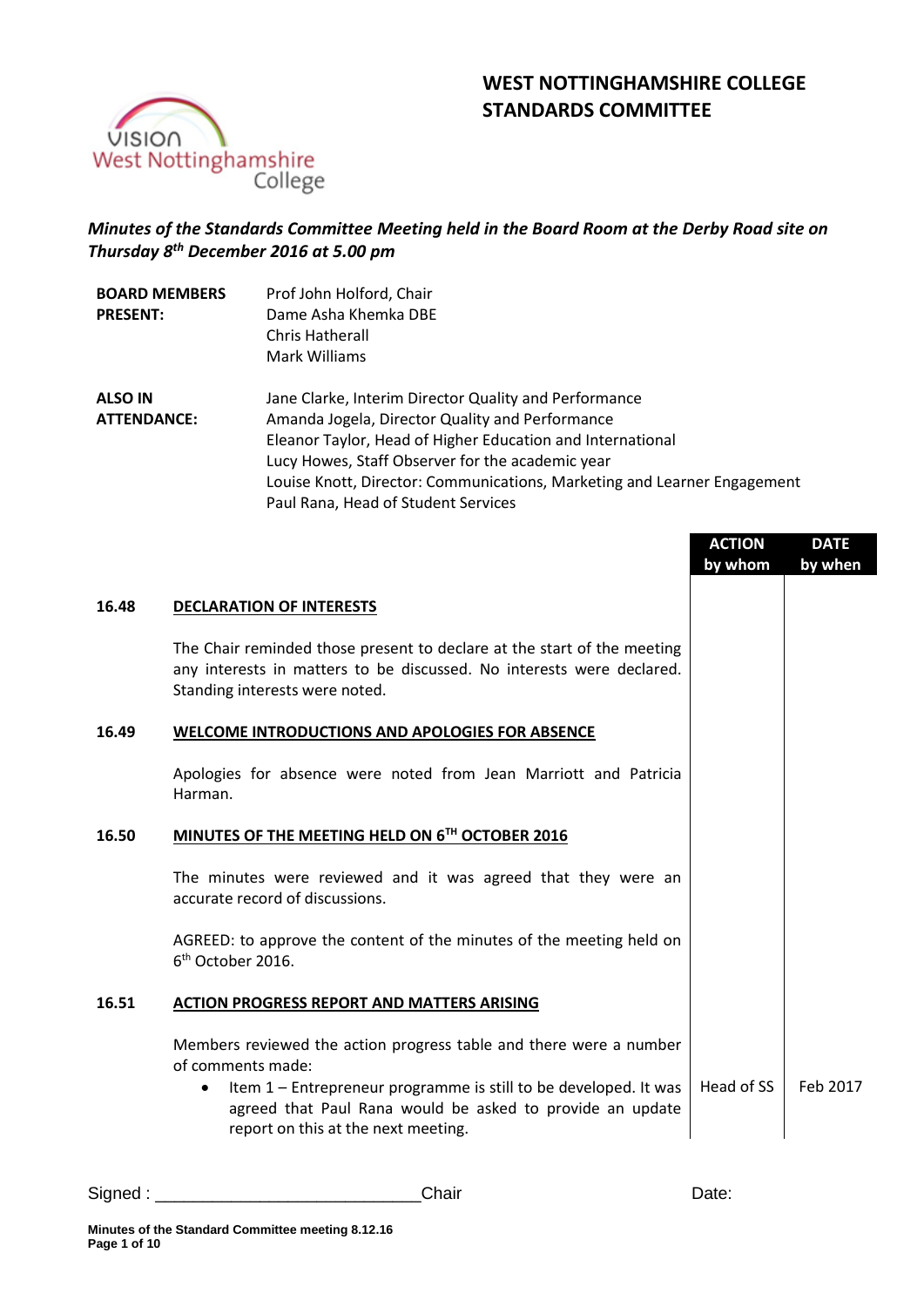|       | Item $2$ – on the agenda.<br>٠                                                                                          |           |          |
|-------|-------------------------------------------------------------------------------------------------------------------------|-----------|----------|
|       | Item $3$ – on the agenda.                                                                                               |           |          |
|       | Item $4$ – the point of clarification requested is included within<br>٠                                                 |           |          |
|       | the action table.                                                                                                       | Dir CM&LE | Feb 2017 |
|       | Item $5 -$ to be presented at the next meeting.<br>$\bullet$                                                            |           |          |
|       | Item $6 - it$ was noted that the first point of the action had been<br>$\bullet$                                        |           |          |
|       | addressed, however a full report on attendance was not                                                                  |           |          |
|       | included on the agenda. It was agreed that Amanda Jogela would                                                          | Dir Q&S   | 23.02.17 |
|       | be asked to provide this at the next meeting.                                                                           |           |          |
|       | Item 7 - completed.<br>٠                                                                                                |           |          |
|       | Item $8$ – it was agreed that an update will be included in the<br>٠                                                    |           |          |
|       | papers for the next meeting.                                                                                            |           |          |
|       | Item 9 - completed.<br>٠                                                                                                |           |          |
|       | Item 10 - completed.<br>٠                                                                                               |           |          |
|       | Item 11 - not yet due and is planned.<br>$\bullet$                                                                      |           |          |
|       | Item 12 - included within the Head of Student Services report.<br>$\bullet$                                             |           |          |
|       | The Committee were advised that moving forward Louise Knott                                                             |           |          |
|       | will have oversight of Work Based Learning surveys as there is                                                          |           |          |
|       | more that needs to be done in this area.                                                                                |           |          |
|       | Item 13 - outstanding.<br>٠<br>Item $14$ – on the agenda.                                                               |           |          |
|       | ٠<br>Item 15 - to be clarified at the February 2017 meeting.<br>$\bullet$                                               |           |          |
|       |                                                                                                                         |           |          |
|       | AGREED: to note the update provided.                                                                                    |           |          |
| 16.52 | <b>LEARNER VOICE REPORTS</b>                                                                                            |           |          |
|       | Paul Rana introduced this item and key matters brought to members                                                       |           |          |
|       | attention were:                                                                                                         |           |          |
|       | The Work Based Learner survey for 2015/16 was combined in to                                                            |           |          |
|       | one survey. There was no separate induction/on-programme                                                                |           |          |
|       | survey and exit survey as there was for College based learners. A                                                       |           |          |
|       | total of 1623 learners completed the survey representing a                                                              |           |          |
|       | response rate of 17%. Members' attention was drawn to section                                                           |           |          |
|       | 2 of the report which details the responses to the 18 questions                                                         |           |          |
|       | presented in the survey. It was explained that the main cause of                                                        |           |          |
|       | the low response rates is the logistics of the learners in the work                                                     |           |          |
|       | place being enabled to access online survey links. Several                                                              |           |          |
|       | strategies have been used for example QR readers, emailing                                                              |           |          |
|       | learners directly, paper based surveys and within subcontractor                                                         |           |          |
|       | provision many partners conduct their own learner voice activity.                                                       |           |          |
|       | It is felt that the key to a good response rate is when                                                                 |           |          |
|       | assessors/trainers are proactive in ensuring learners complete                                                          |           |          |
|       | their survey. For 2016/17 the overarching work based learner                                                            |           |          |
|       | survey has returned to QTLP to manage and monitor response                                                              |           |          |
|       | rates. The questions have been reviewed and are more in line                                                            |           |          |
|       | with the common inspection framework and it has been issued<br>earlier in the academic year to maximise response rates. |           |          |
|       |                                                                                                                         |           |          |
|       |                                                                                                                         |           |          |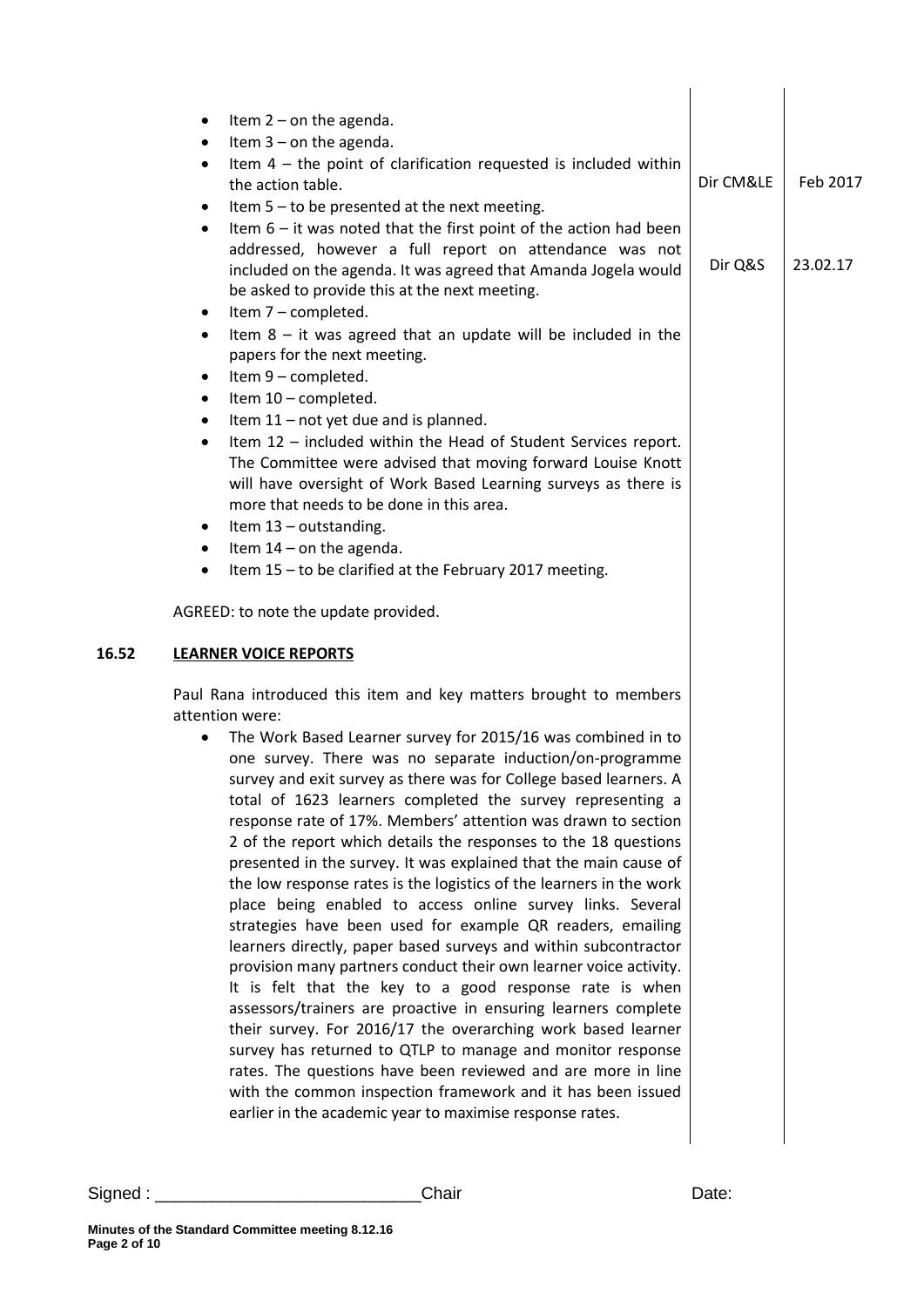Plans are in place to monitor and report on response rates on a weekly basis to the Head of Employer Engagement/Partnerships, partner performance officers and learning consultants, to communicate to WRT leaders/assessors within subcontractor provision. It was explained that the questions have been rescoped and the survey window is already open for comments. At this point in the year in 15/16 there had been 569 responses, the College is currently at 635 by way of comparison.

- The campus based learner exit survey for 2015/16 had a total of 2174 responses, representing a response rate of 76%. The number of questions increased from 40 in 2014/15 to 44 in 2015/16.
- In the national learner survey, 86.5% of respondents were likely to recommend the College to a friend or a relative. The College rating placed it 32<sup>nd</sup> overall out of 189 general FE Colleges who took part. This places the College in the top 17%. The Committee were advised that the top 10 now more closely align to those Colleges graded as outstanding at inspection. Regionally WNC is one of the top in the Midlands area.
- The total number of complaints logged has risen from 100 in 2013/14 and 130 in 2014/15 to 151 in 2015/16. 64 of the complaints were related to the way to pay system, a rise of 40 from the previous year.
- 365 students voted in the EU referendum mock elections. 55.6% of students voted for remain. A debate was also organised and attended by two local MEPs.
- **CH CH** As a general observation regarding the reports provided in terms of student surveys, the Committee felt that the information provided did not go far enough. The report provides detail of percentage responses and simply gives statistics but does not explain key issues identified and what the College is doing to address to ensure improvements. The Committee challenged the report writer and indicated that what they need to know more clearly is what is being measured and they also felt that the reports could be smarter in terms of presentation and recording.
- **Q** In relation to the 13% of students who did not say that they would recommend the College to a friend, the Committee questioned whether staff know why. It was agreed that more details on this would be provided at the next meeting. Head of SS  $\parallel$  Feb 2017

**CH/Q** In terms of the survey results for campus based individuals the Committee asked that the exit survey results and the national QDP survey be cross referenced so that they could better see how the responses correlate. The Committee questioned whether it was possible with the QDP responses to break down in to cohorts, for example 16-18, 19+, full time, part time as this would better show trends.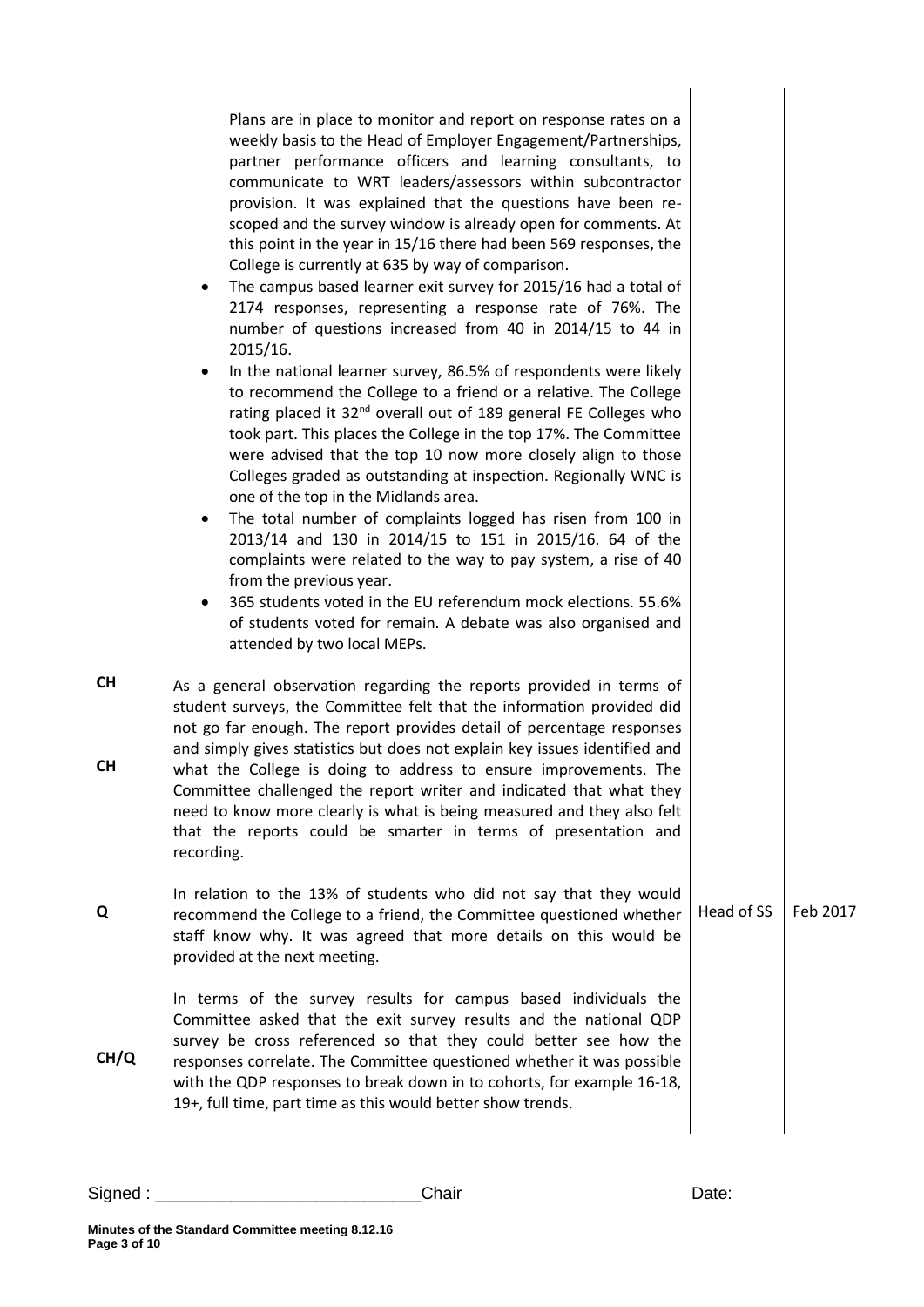It was explained that this is not possible with the QDP survey however this can be done for College delivered surveys.

**Q/CH** In reviewing the report the Committee questioned and challenged the senior team to better inform them in terms of actions and impact. There was a view expressed that a lot of work has been done to capture student views but what is presented at the meeting today is not sharp enough in terms of a focus on issues identified, changes made and the impact of undertaking these surveys. The Committee were advised that the College undertakes QA reviews every 6 weeks and that these feed in to the action plans in place. One element of this is the detail obtained from student surveys.

> The Committee Chairman felt that in terms of the report today there was an inability to triangulate to obtain the assurances needed. The Committee were advised and assured that the data for each School goes back to the Heads of School so that staff can pick up and address issues and agree actions. It was confirmed that profiles on a School by School basis are available.

**CH** The Committee challenged the senior team and indicated that they would like to know the connectivity between surveys and actions/changes. In future reports they want clarity regarding the highlights and/or the exceptions. They would like to better understand what the priorities are for staff and what is being done to improve the position for learners if any negative issues are consistently being raised.

> In terms of items for debate and external speakers to the College it was explained that student services are quite driven by curriculum demand and the areas of interest identified by staff and students.

> As a general observation the Committee indicated that for future reports they wanted to see much more detail on the impact rather than just the statistical results from the surveys.

> The Committees attention was drawn to the Learner Voice Strategy for 2016-2019. They were happy to approve the content but reiterated that they wanted to see more evidence of actions and impact.

AGREED: a) to note the content of the report provided; and b) approve the Learner Voice Strategy for 2016-2019.

#### **16.53 STUDENT DISCIPLINARIES 2015/16**

The Head of Student Support introduced this item and key matters noted were:

- There were a total of 534 disciplinaries in 2015/16.
- 55% of all stage 1, 2 and 3 disciplinaries were of males.

Signed : \_\_\_\_\_\_\_\_\_\_\_\_\_\_\_\_\_\_\_\_\_\_\_\_\_\_\_\_Chair Date: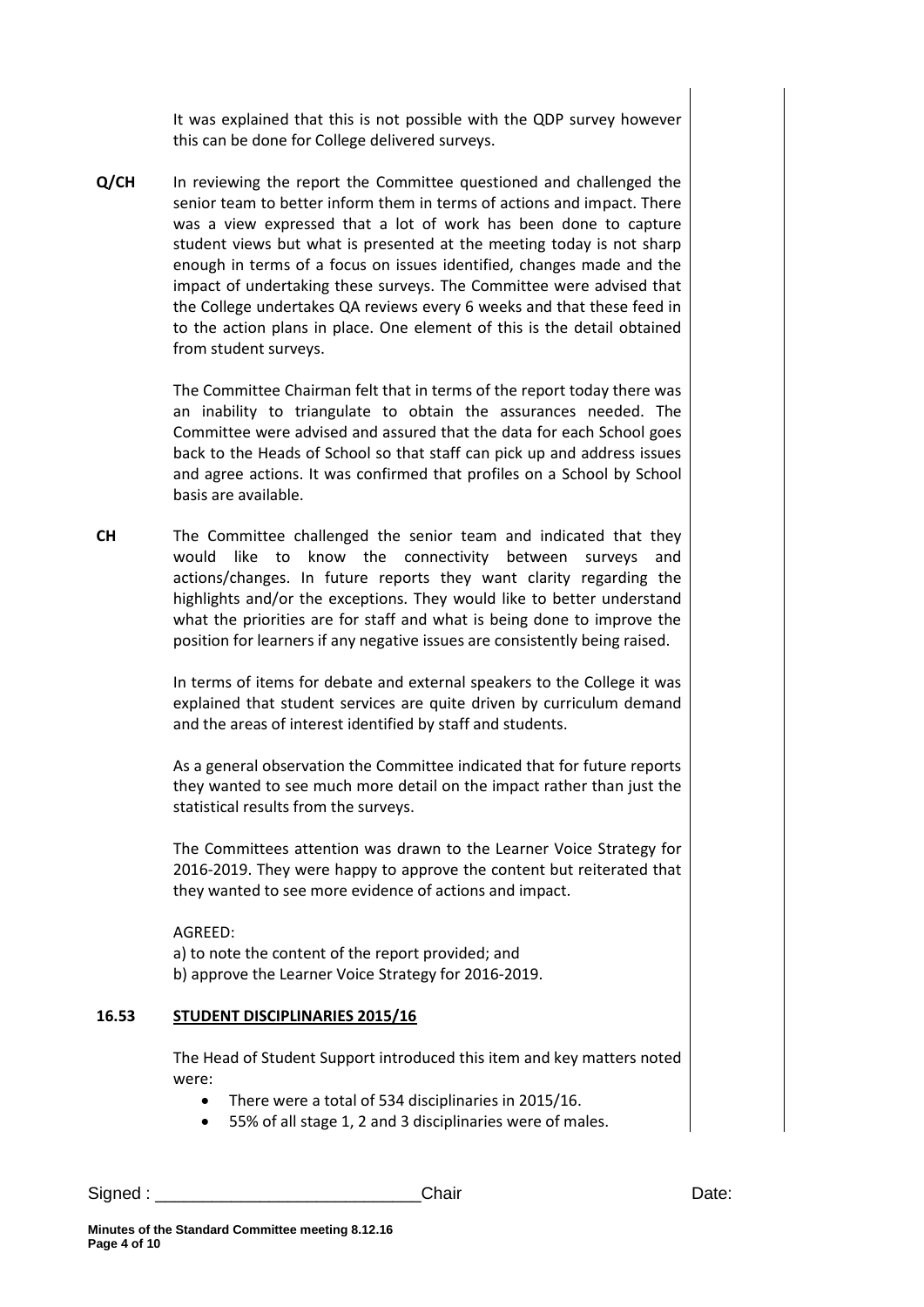- 90% of all disciplinaries were of 16-18 students.
- There were a total of 4 exclusions in 2015/16 following stage 3 disciplinary meetings.
- All 4 exclusions were of males and the reasons were in 3 cases violence and 1 case theft.
- Of the exclusions 2 students were 19+.
- 2 of the 4 students excluded had a learning difficulty/disability disclosed, these being ASD and Dyslexia.

**Q** The Committee questioned whether the fact that all exclusions were male was a cause for concern. They were advised that it was not per se a cause for concern, however it was worthy of investigation. What was described as more worrying to the Principal is the fact that the number of disciplinaries in 2016/17 has significantly increased already and the College has seen a large spike.

> As a general observation staff indicated to the Committee that females tend to be involved in more low level disruption that does not spill over into violence. This is generally so when compared with males. The College has a zero tolerance in relation to violence and therefore any instances will be treated incredibly seriously.

> It was explained that there has been significantly more staff training this year and the College is seeing more referrals regarding online activity. Assurance was given that there is parity of treatment in terms of males and females.

> The Committee all agreed that the high numbers seen in 2016/17 need to be investigated. The Director: Communications, Marketing and Learner Engagement expressed the view that the College needs to look at a deceleration of behaviour and carry out some preventative work.

**Q** The Committee questioned whether the increase in intolerance is linked to the Brexit decision. It was noted that nationally there has been a rise in terms of anti-social behaviour. The Committee asked whether it was possible to compare the WNC position with other colleges locally and nationally.

> The Committee were advised that the sector generally is seeing a significant rise in mental health issues and the AoC is taking a lead in further exploring this and identifying strategies to support these students and colleges.

> It was agreed that there is a piece of work to be done to assess why so many more disciplinaries have taken place in 2016/17. The Committee felt that there needs to be analysis as to whether it is poorer behaviour or that processes are not working effectively. Staff expressed the view that it was likely to be a mix of issues and there was a view that WNC is not out of step either regionally or nationally.

Dir CM&LE | Jan 2017

Signed : \_\_\_\_\_\_\_\_\_\_\_\_\_\_\_\_\_\_\_\_\_\_\_\_\_\_\_\_Chair Date: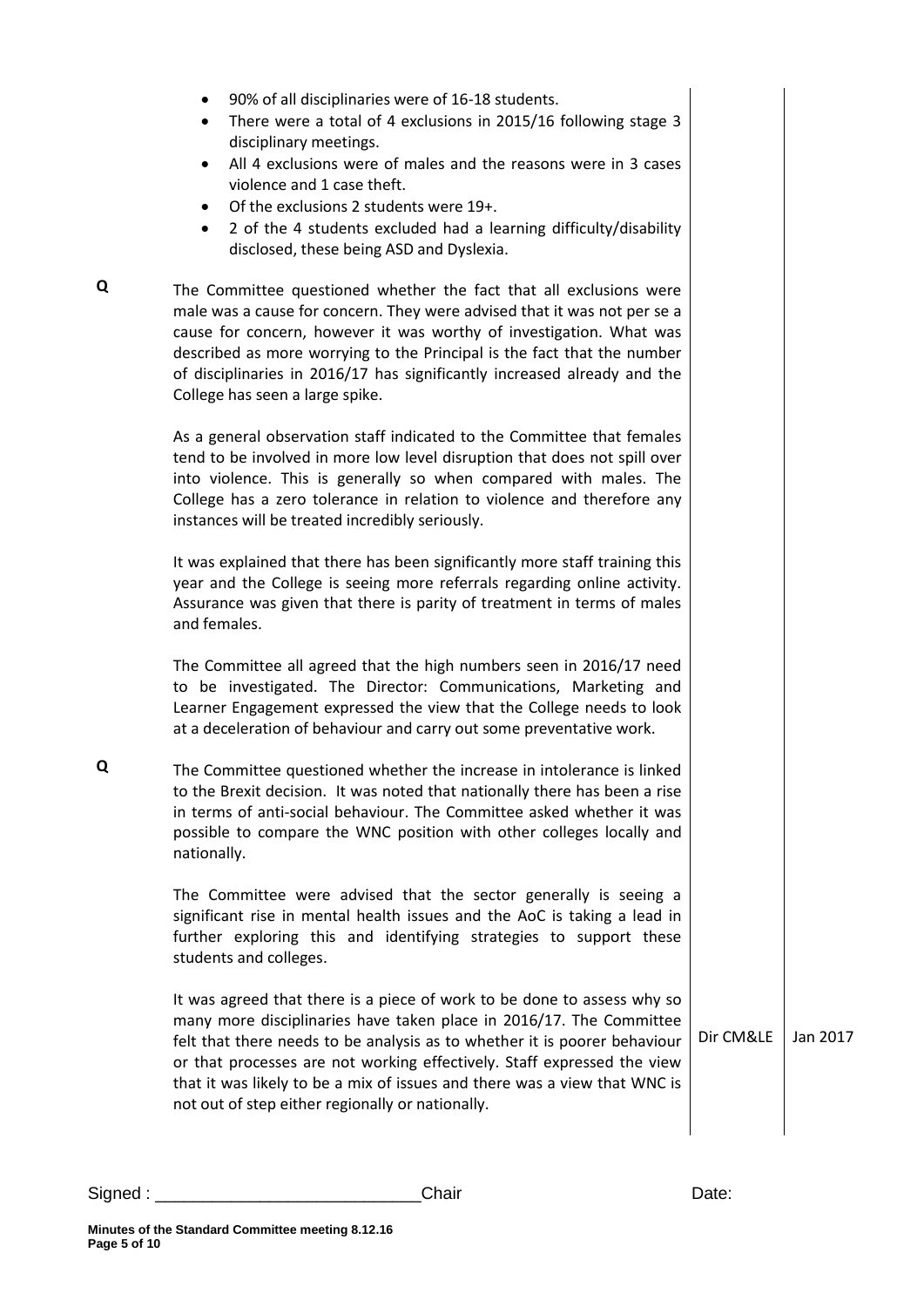**Q** The Committee questioned whether the poor behaviours seen were predominately related to year 11 leavers or were they continuing students. It was agreed that staff would carry out some further analysis on this and ascertain if there are any particular trends. There was also the view expressed that the general rhetoric of intolerance, particularly in politics, is likely to be having an effect on acceptable behaviours. It was felt that the transition from schools to colleges is often difficult and the College needs to know whether this is more so for the current academic year.

AGREED: to note the update provided.

## **16.54 SELF-ASSESSMENT REPORT (SAR) 2015/16 DRAFT**

The Principal presented this item and confirmed that it includes; a) An executive report, b) Executive summary c) The full SAR. In terms of what it tells Governors and the wider public about the College it includes:

- A consistent vision which has been in place for the last 10 years and which is thoroughly embedded.
- Learners are at the heart of all College activity and decisions and there is evidence to confirm this.
- The College has a clear strategic direction.
- The College has high values which are embedded with staff and students 'living and breathing' these.
- Leadership and governance she expressed the view that the report could better articulate the impact and that further work could be done particularly to;
	- a) Articulate the impact of actions taken, for example both the national and local position regarding apprenticeship delivery, including the high volume numbers and the fact that the College is in the top decile in the country in terms of achievement.
	- b) The quality of apprenticeship provision.
	- c) College direct delivery is at national average and this needs to be improved.
	- d) The College has transformed its estate and this will support students to aspire and achieve.
	- e) Robust embedding of College values.
	- f) The College has a track record of making bold and timely decisions. It is leading and shaping' not following.
	- g) Impact of robust leadership and governance is a sustained financial position and this should be compared with others in the sector who are not so fortunate.
	- h) The College has been able to provide pay awards and progression. This is a clear example of empowering the work force.
	- i) Governors have strategically led this organisation. Whether or not this is at all levels and for all Governors there is a need to analyse this.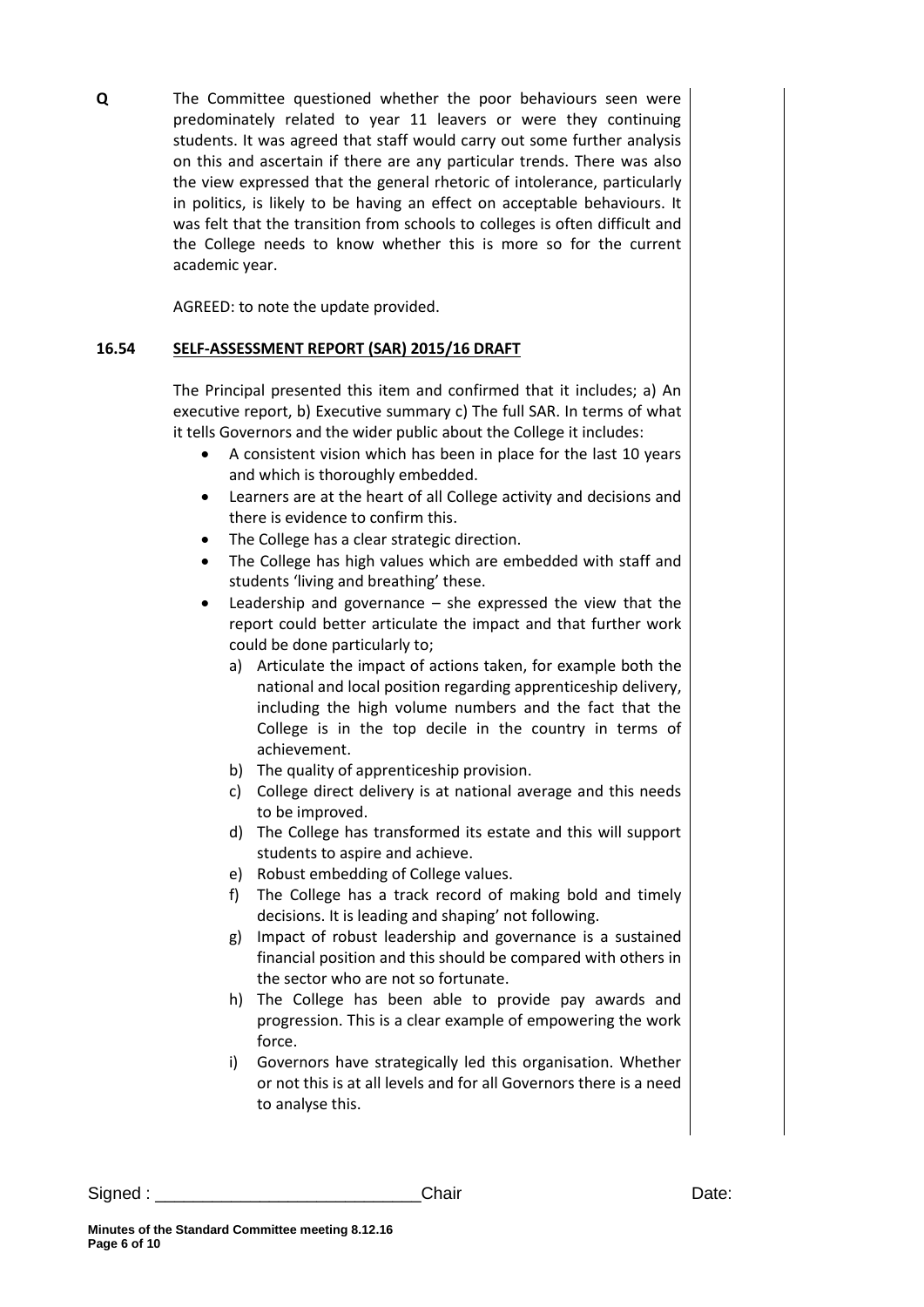The Committee expressed the view that Governors could more support the work of this Committee and be more informed about curriculum and quality matters.

- j) There is a need to continue to drive forward and improve teaching and learning.
- k) Results for maths and English for full time students needs to be improved.

In terms of the content and format of the SAR the Principal indicated that there were a number of things that she would like to see differently. These include:

- A punchy summary of strengths and areas for improvement.
- Greater cross referencing back to the last inspection outcome and a clear articulation of what the organisation has done to address any issues and any actions taken. This to be by way of bullet points, for example hair and beauty delivery, teaching and learning, what do we do better now.
- Greater clarity regarding why we are so good, particularly teaching and learning. Reference should be made to 16-19, 19+, apprentices, success rates destinations etc.
- Progress of students and particularly whether they are employable and are moving in to jobs.
- What do staff, students and employers say about the College.
- It is important that the SAR clearly demonstrates the College's own understanding of where it is and what is needed to get to outstanding
- Resources and estate there needs to be greater clarity within the document regarding the impact of investment, for example market share, results, efficiencies etc.
- Finances the College has invested £50million and has borrowed £17 million of that. There needs to be greater clarity regarding the impact of that investment what is different, what has improved etc. Has value for money improved because of the investment?
- Equality and Diversity we are champions however this does not come across in the current document.

What she would like to see in the document is a comparison of where the College was 4 years ago and explain where it is now. She expressed the view that the executive summary does not add enough value and simply repeats matters within the larger document. She challenged the senior team and indicated that Governors should be able to more clearly see the evidence of impact rather than just actions. It was felt that the Governor links initiative will help to support this. The Committee all agreed that greater engagement by Governors in the College is to be supported and that the informal interactions with staff and students are very important. The Principal agreed and stated that it was important that all Governors 'see' the College in action.

**CH**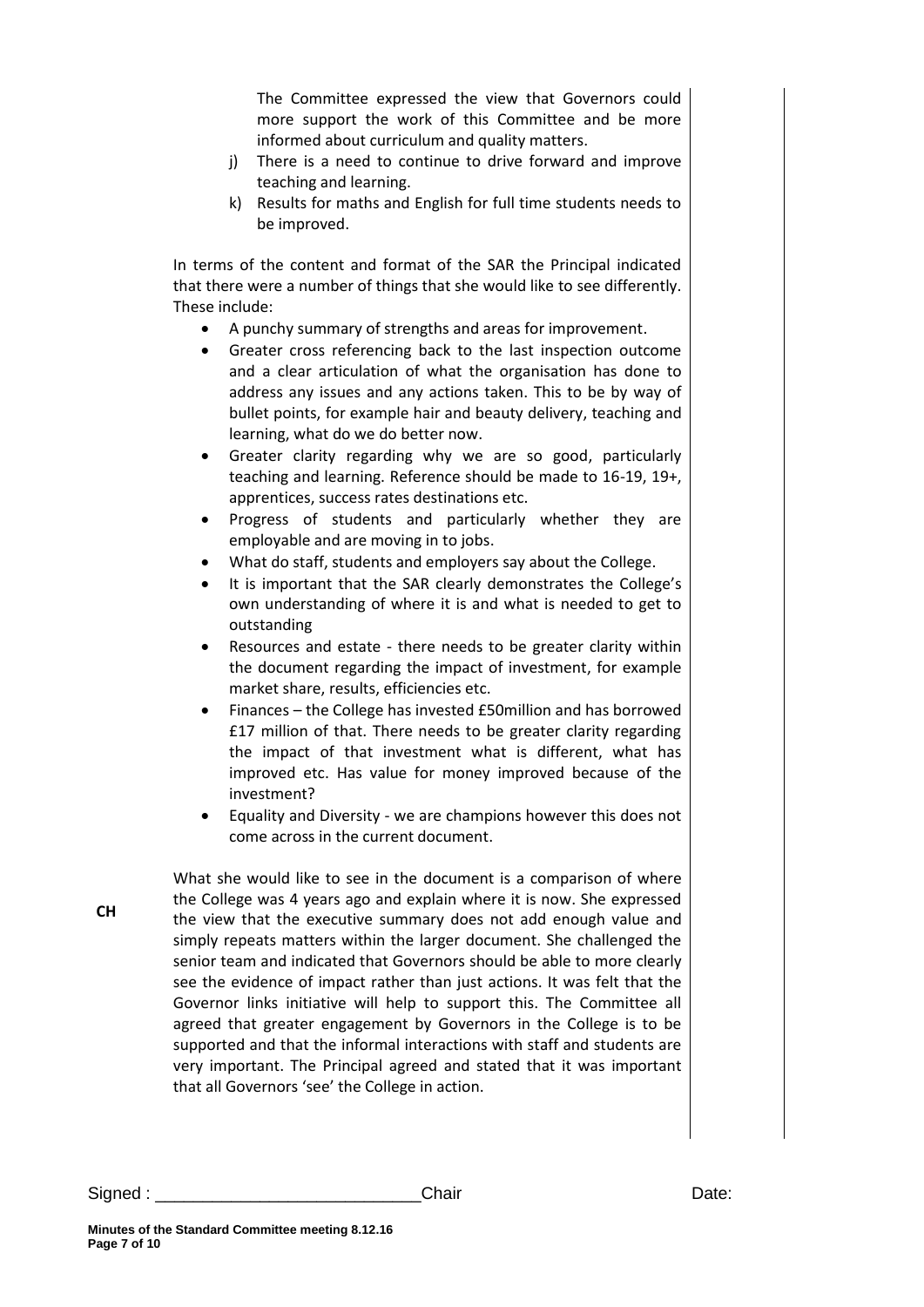|       | The Committee Chairman and the Principal agreed that membership of<br>Governors on this Committee could be strengthened and that this is<br>something that they would ask the Board to discuss/review.                                                                                                                                                                                                                                                                                                                                                                                                                                                      | Principal /<br>Com Chair | 2017 |
|-------|-------------------------------------------------------------------------------------------------------------------------------------------------------------------------------------------------------------------------------------------------------------------------------------------------------------------------------------------------------------------------------------------------------------------------------------------------------------------------------------------------------------------------------------------------------------------------------------------------------------------------------------------------------------|--------------------------|------|
|       | The Committee Chairman indicated that the Governor link programme<br>was incredibly important and asked that the Clerk periodically reiterate<br>this to all Governors on his behalf.                                                                                                                                                                                                                                                                                                                                                                                                                                                                       | Clerk                    | 2017 |
|       | Members in reviewing the detailed document referred to page 108 and<br>the section on 'Prevent'. It was noted that there were 16 staff who had<br>not undertaken prevent training. It was explained that this has now<br>moved on and more staff have been trained and that this is 16 out of<br>900+ employees. The Committee agreed that sometimes it was hard for<br>them to know the context of a comment. They were advised that in<br>terms of invigilators all have now had paper training as it had become<br>clear that face to face was not feasible.                                                                                             |                          |      |
|       | The Committee were happy to recommend the SAR for Board approval<br>in terms of grades and profile, however it was agreed that given the<br>matters brought to the Committee's attention today by the Principal that<br>there was some further work needed in terms of context and wording.<br>The Principal indicated that at inspection the College will produce an<br>addendum which shows the journey which has taken place already in<br>2016/17.                                                                                                                                                                                                      |                          |      |
|       | AGREED (Subject to the changes identified today) to recommend that<br>the Board approve the Self-Assessment Report for 2015/16.                                                                                                                                                                                                                                                                                                                                                                                                                                                                                                                             |                          |      |
| 16.55 | <b>SELF EVALUATION DOCUMENT (SED) 2015/16</b>                                                                                                                                                                                                                                                                                                                                                                                                                                                                                                                                                                                                               |                          |      |
|       | Eleanor Taylor, the Head of Higher Education (HE) and International<br>introduced this item and confirmed that the format is different from the<br>SAR as it responds to the HE quality code. She expressed the view that<br>there were two tensions within the document and these relate to the<br>quality of teaching and learning. There is difference in terms of the view<br>given by student feedback when compared with graded observations<br>and external examiners. To better understand this, these will be focus<br>areas for learning walks. The Committee were advised that the first set<br>of curriculum reviews are planned for next week. |                          |      |
|       | The Committee were reminded that the Self-Assessment of HE is distinct<br>from the College SAR process. It was noted that the HEFCE Quality<br>Assurance statement went to the Board for approval at its last meeting.                                                                                                                                                                                                                                                                                                                                                                                                                                      |                          |      |
| Q     | Members discussed the detail provided on page 41 in terms of the<br>National Student Survey and questioned what had gone wrong to lead to<br>the decline. It was explained that there were some very specific course<br>issues particularly in sports with an element of co-taught provision.                                                                                                                                                                                                                                                                                                                                                               |                          |      |
|       |                                                                                                                                                                                                                                                                                                                                                                                                                                                                                                                                                                                                                                                             |                          |      |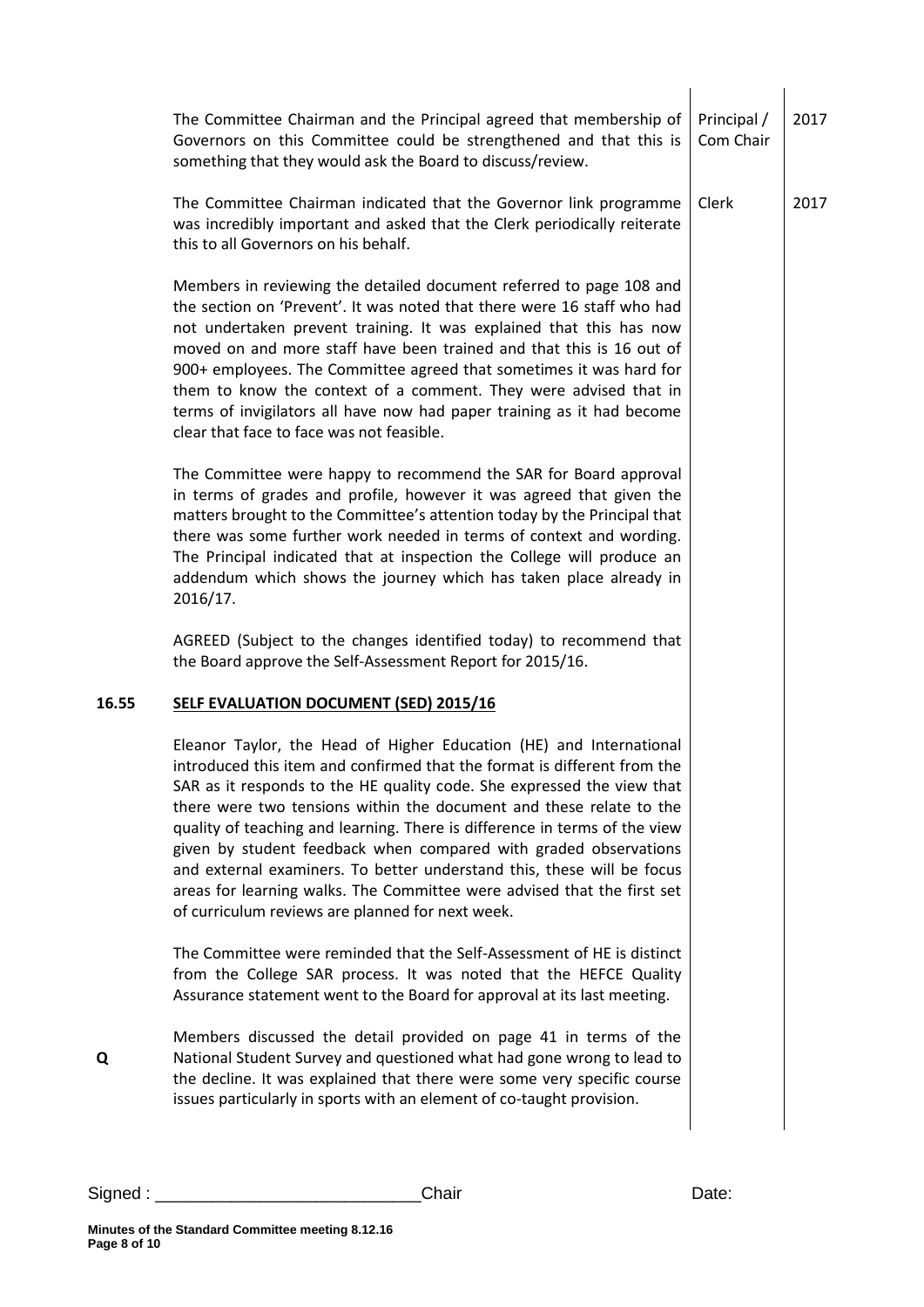Satisfaction rates for the two elements, in terms of teaching, were vastly different i.e. 90% v 30% and this simply does not correlate. The Committee were advised that a pulse survey is done internally and there is a much more positive satisfaction rate reported in these.

**Q** The Committee questioned whether the 2015/16 deterioration in student satisfaction reported has led to a reduction in 2016/17 student numbers. The Committee felt that it was critically important to know this as HE numbers are a key element of the financial sustainability strategy and therefore it is essential that the College gets the student experience right for HE.

> The Head of HE expressed the view that there were a number of key issues in 2015/16 which will have impacted upon the satisfaction rate, these include:

- a) Significant staff changes;
- b) Transitional year in terms of facilities;
- c) Difficulty in staff recruitment has meant that in certain areas HE provision has had to be withdrawn.
- **Q** The Committee questioned whether staff recruitment was likely to be a reoccurring problem. The Head of HE expressed the view that there will always be some staff movement and shift. What the College does see is that staff come out of the university sector but then move back after a period. The key for the College is the management of change with students and it was acknowledged that this could be improved.

Members discussed the data provided in 3.4.6 and felt that the discrepancy in terms of positive responses between full-time and parttime students needed to be properly understood, as it could be assumed that FE Colleges could better support part-time learners when compared with universities. It was explained that the results this year were very significantly influenced by one particular course and that the results for part-time students are drawn from a single course (FdA Children and Young People Services) where there was significant staffing changes. The Committee were provided with assurance that the College does all that it can to fully accommodate part time learners and there is an action plan in place that supports this and it is anticipated that the College and Governors will see an improving picture.

AGREED: to approve the Self-Evaluation Document (SED) for 2015/16.

#### **16.56 ANY OTHER BUSINESS**

As a matter of additional business the Committee Chairman again raised a concern regarding Committee membership and asked that this be discussed by the Board. He questioned whether the name of this Committee needed to be refreshed and whether that was potentially putting off Governors from joining the Committee.